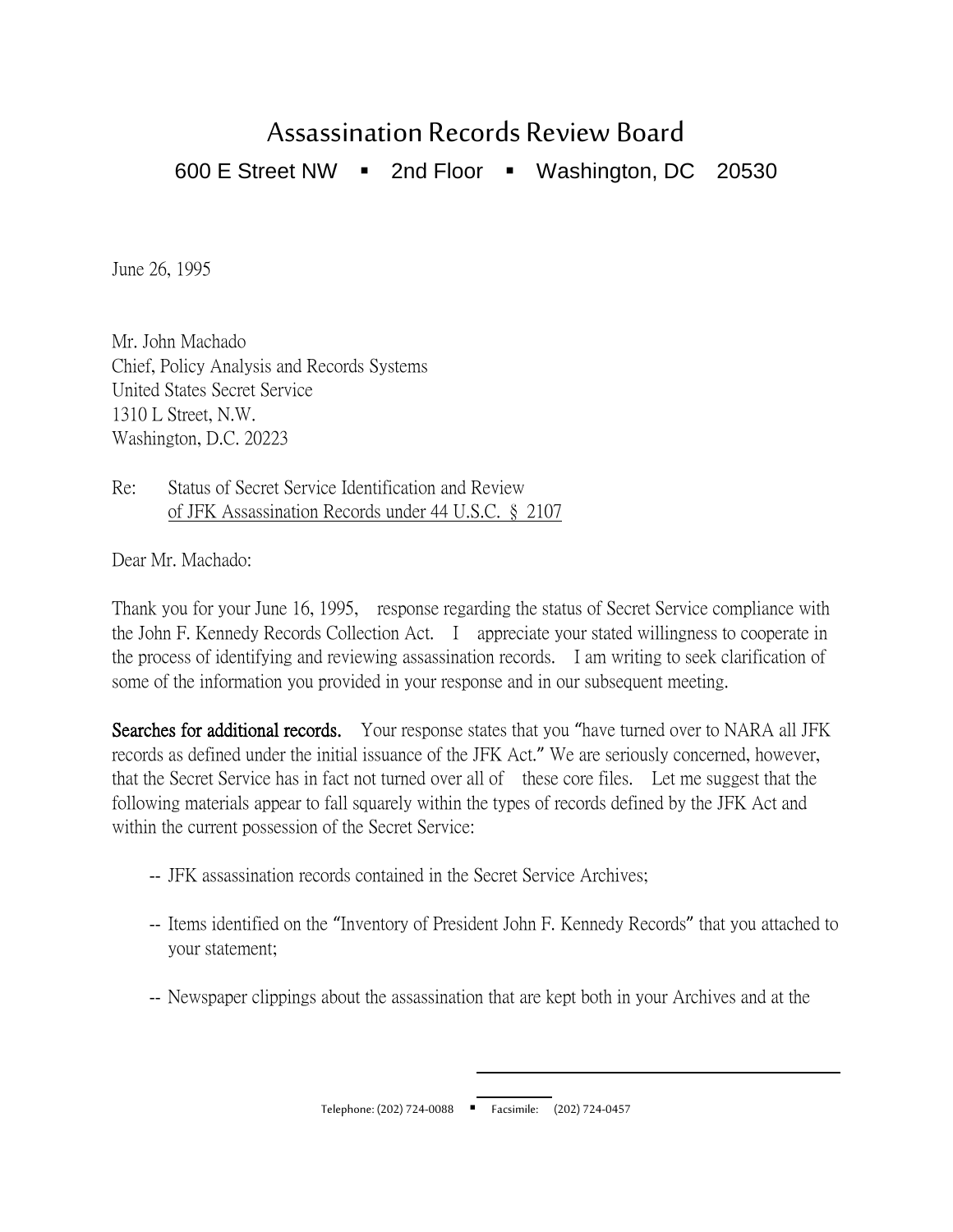Federal Records Center (see RG 87, Accession No. 66A 1312, Boxes 1-10);

 -- Accession no. 087-75-0004 (especially 602.111 Other Places Folder #6-July-Nov 1963) (see Item G of your response).

The task of undertaking the initial search and review and preparing electronic identification aids lies with the Secret Service. After this review, if you wish to postpone any of the material, it should be made available to the ARRB. If you do not need to take any postponements under section 6 of the JFK Act, the records and electronic identification aids should be transported directly to the National Archives.

It also appears that there is a striking absence of records that we would have assumed would contain information related to the assassination including, for example:

- -- the correspondence file of Chief James Rowley
- -- correspondence between the Secret Service and the Secretary of the Treasury;
- -- correspondence between the Secret Service and other government agencies;
- -- internal Secret Service memoranda analyzing the performance of the Secret Service on November 22, 1963 (including proposals for changes and discussion of the appropriateness of disciplinary actions);
- -- other pertinent correspondence, logs of correspondence, reports, and briefing papers circulated among the Chief, the Secretary of the Treasury, the Chief Inspector, the head of the Protective Research Section, the head of the Communications Office and other senior staff members for the period 1961-1965;
- -- records contained in the "Official File" ( to which we have seen references made but from which we have seen no documents);
- -- Secret Service documents relating to the House Select Committee on Assassinations, the Church Committee, and the Abzug Committee (which investigated the destruction of the "Hosty note");
- -- internal records on former Secretary of the Treasury Connolly's request to review all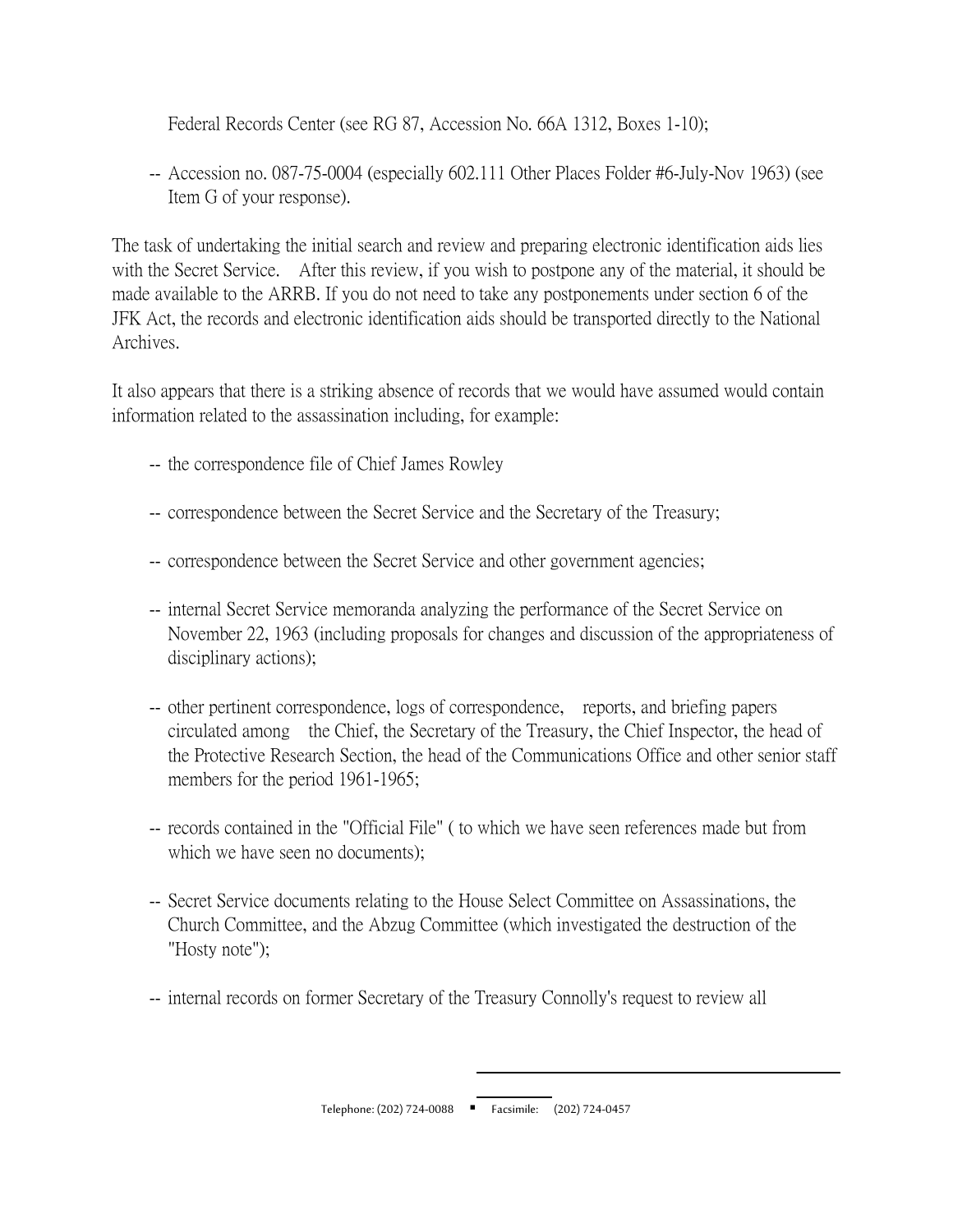Mr. John Machado June 20, 1995 Page 3

assassination material.<sup>[1](#page-2-0)</sup>

The absence of such obviously pertinent records causes us concern that all appropriate files have not been searched.<sup>[2](#page-2-1)</sup> We would appreciate an explanation as to whether such materials have been searched, where they are located, and when you anticipate that such a search will be completed.

Other Items. Under item A. of the "Additional Materials" category, you indicated that Latita Roseboro would be unable to provide hard copies of referred documents. In a meeting on March 27, 1995, attended by Phil Golrick, Jeremy Gunn, you, and Latita Roseboro, Ms. Roseboro agreed to provide copies of her cover memos for referred documents. We would like to have these copies.

You explain that OGL & PA has old training manuals (1950-1974). Does this collection include the Field Manual used by Secret Service agents in 1963? You also explain that "PARS has inventories (SF258, Centre Pointe, WNRC)." Are you in the process of examining these inventories in order to locate additional assassination records? Does the Secret Service have additional materials in its downtown offices? We would like to have copies of these inventories. We would also like to have a description of your file codes and a current organizational chart for the Secret Service.

With regard to materials documenting liaison between the Secret Service, local law enforcement, military personnel, or any other governmental agency assisting in protection of the President, you

<span id="page-2-0"></span> $\overline{\phantom{a}}$ See his book, In History*'*s Shadow: An American Odyssey, page 187, where he requested that all assassination records be assembled and taken to him. We have seen no Secret Service documentation reflecting such a request--nor any memoranda recording that request or what action was taken in response to it.

<span id="page-2-1"></span><sup>&</sup>lt;sup>2</sup> There also appear to be fewer materials referring to the arrangements for the autopsy, the autopsy itself, communications between Dallas and Washington on November 22, 1963, or the actual handling of the President's body than we have observed in your Official Case Materials at the Archives.